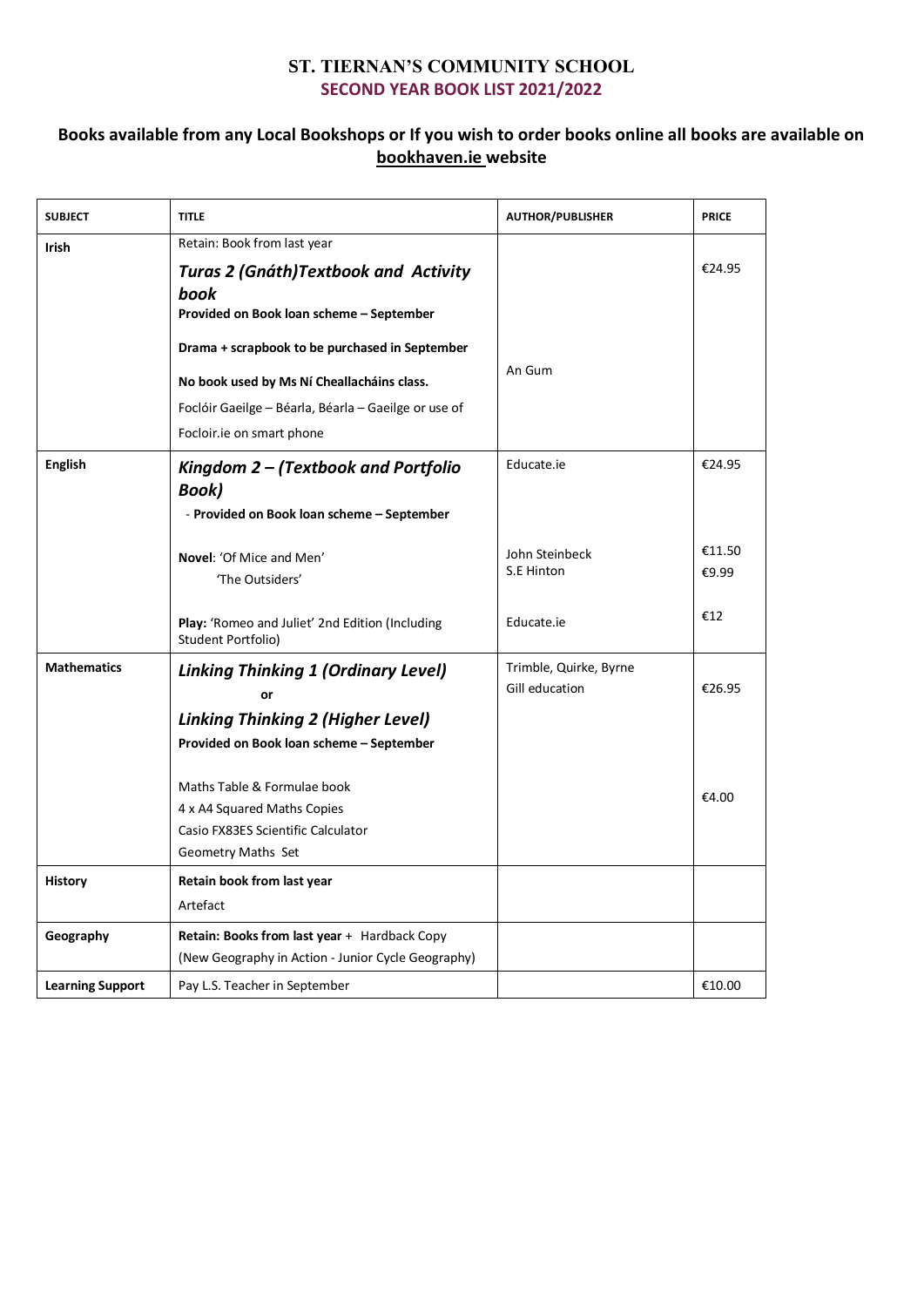| Religion                                   | Retain: Book from last year                                                                                                                                                                                                                                                                                                                                      |                                                                                            |        |
|--------------------------------------------|------------------------------------------------------------------------------------------------------------------------------------------------------------------------------------------------------------------------------------------------------------------------------------------------------------------------------------------------------------------|--------------------------------------------------------------------------------------------|--------|
| <b>Business Studies</b>                    | Time for Business Textbook + Workbook<br>2 x A4 Hardbacks,<br>Calculator,<br>A4 Document Wallet                                                                                                                                                                                                                                                                  | Edco<br>Joe Stafford, Siobhain<br>O'Sullivan, Ultan Henry, James<br>Cumiskey (2nd edition) | €31.95 |
| <b>Home Economics</b>                      | Retain book from last year<br>(Skills for Life textbook & Skills for life skills & learning<br>log workbook)<br>Retain copies, apron & sewing equipment from 1st<br>year                                                                                                                                                                                         |                                                                                            |        |
| <b>Science</b>                             | Retain: Books from last year<br>(Exploring Science: Textbook (3rd Edition)<br>Junior Cert. Science Revision)<br>Hardback Copy                                                                                                                                                                                                                                    |                                                                                            |        |
| French                                     | Allons- y II + Workbook New Edition<br>French Dictionary & Plastic Pocket Folder                                                                                                                                                                                                                                                                                 | Educate.ie                                                                                 | €24.95 |
| <b>Music</b>                               | Retain all books from 1st year<br>'Maestro' Textbook & Composition Portfolio - Nathan<br>Barrett.                                                                                                                                                                                                                                                                |                                                                                            |        |
| Art                                        | Update Art Pack A4 or A5 Sketchpad, No 8 Paintbrush                                                                                                                                                                                                                                                                                                              |                                                                                            |        |
| <b>Technical Graphics</b>                  | Retain all books and equipment from 1st year<br>For students new to the school -<br>Graphics Solutions - dcgsolutions.ie<br>٠<br>Equipment needed:<br>$\bullet$<br>30/60 Degree Set Square<br>$\bullet$<br>45 Degree Set Square<br>Protractor<br>Drawing Board<br>T-Square<br>H-Pencil<br><b>Drawing Compass</b><br>A3 Vinyl folder with handle<br>A4 Sketch Pad |                                                                                            |        |
| <b>Materials</b><br><b>Technology Wood</b> | Retain all books and equipment from 1st year<br>Students new to the school or subject -<br>Wood Technology for Junior Cycle Michael Cross EDCO<br><b>Colouring Pencils</b><br>Hardback Copybooks                                                                                                                                                                 |                                                                                            |        |
| <b>Metalwork</b>                           | <b>Retain all books</b><br>Hardback Copy                                                                                                                                                                                                                                                                                                                         |                                                                                            |        |
| <b>SPHE</b>                                | SPHE student pack: €10.00 paid to SPHE teacher in<br>September.                                                                                                                                                                                                                                                                                                  |                                                                                            | €10.00 |
| <b>Physical Education</b>                  | Retain all books<br>Active for life student workbook                                                                                                                                                                                                                                                                                                             | Folens                                                                                     |        |
| <b>ALL CLASSES</b>                         | Journal, Photocopying, Locker / Storage and Insurance                                                                                                                                                                                                                                                                                                            |                                                                                            | €50.00 |